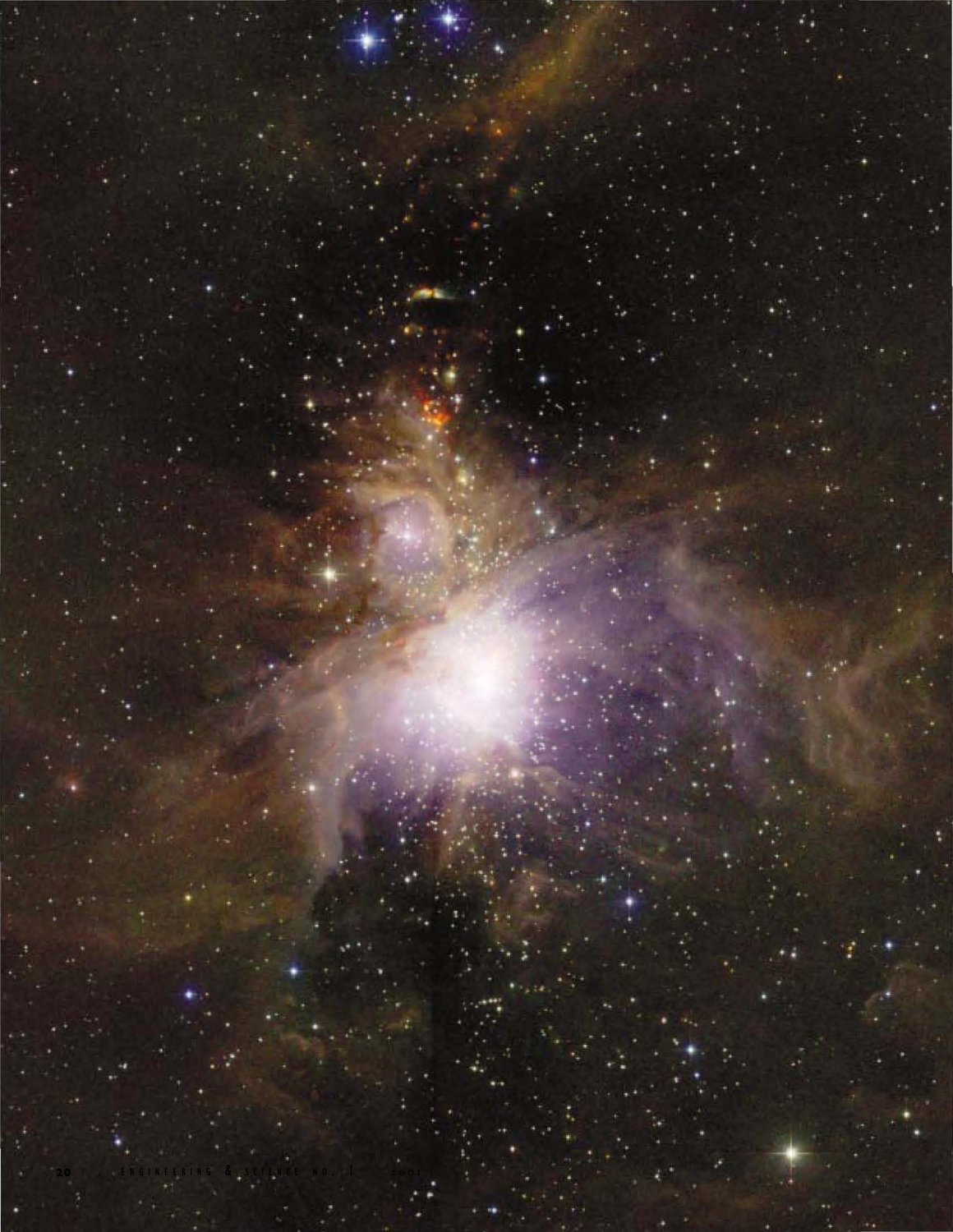## A Billion Points of Heat

by Jane Dietrich

**Left: The Orion Nebula, or Messier 42, one of 2MASS's greatest hits (which required only 10 minutes of observing time). The Trapezium Cluster in the center contains more than 3,000 bright, hot stars, the densest concentration of young stars in our solar neighborhood. Even younger, protostellar, objects appear in the small red region at the top. The bright, wispy clouds come from molecular hydrogen in dust-scattered starlight, detectable at two microns.**

Infrared radiation—that segment of the electromagnetic spectrum with wavelengths longer than visible light, between visible light and microwaves—can pierce through the dusty universe to disclose quantities of unseen stars and galaxies; it reveals cool stars that radiate heat but no visible light, failed stars, and stars just being born in gaseous clouds. Although water vapor and carbon dioxide in the atmosphere absorb much of the infrared, satellites above the atmosphere, such as the Hubble Space Telescope and the Infrared Astronomical Satellite (IRAS), have extended our sight spectacularly. But there's also one window, at about 2 microns in what is called the near infrared (the infrared extends from wavelengths of 1 to 300 microns), where waves can pass relatively easily through the atmosphere and be detected from the ground. And at 2 microns, you're seeing light given off directly by stars, whereas at longer infrared wavelengths you see starlight that has been absorbed and reradiated by dust glowing in the space between stars.

Astronomers first surveyed the sky through the 2-micron window in the 1960s. But dramatic advances in detector technology in the last 20 years have made it possible to detect objects more than 80,000 times fainter than those discovered by the first 2-micron sky survey, and in the 1990s the

National Aeronautics and Space Administration (NASA) and the National Science Foundation (NSF) funded the Two Micron All Sky Survey (2MASS), a collaboration between the University of Massachusetts and Caltech, that just finished gathering its data in February 2001.

The first survey was also a Caltech undertaking. Back in the early 1960s, Bob Leighton and Gerry Neugebauer aimed a telescope equipped with infrared detectors to scan as much of the sky as could be seen from Mount Wilson—about 70 percent of it. Leighton designed the 62-inch telescope's epoxy reflecting dish based on a principle he had first observed in his mother's mop bucket as a child, and built it in the back of his office (see *E&S,* No. 4, 1998). The infrared detectors were samples donated to Neugebauer by a friend in the defense industry; they had been developed after World War II for the heat-seeking guidance system of the Sidewinder missile. Their Two-Micron Sky Survey (TMSS), published in 1969, noted 20,000 infrared sources and cataloged about 5,700 previously unseen celestial objects.

 "We thought it was a fun thing to do," says Neugebauer, now the Robert Andrews Millikan Professor of Physics, Emeritus. (Leighton, BS '40, PhD '47, the Valentine Professor of Physics, Emeritus, died in 1997.) In an era when infrared

**In April 1964, Bob Leighton's 62-inch two-micron infrared telescope (right) prepares to move into its "dome" on Mount Wilson, which is shown under construction in September 1963 at far right. The carpenter on the left is Jerry Nelson, '65, who later went on to design the 10-meter Keck Telescope's segmented mirror.**



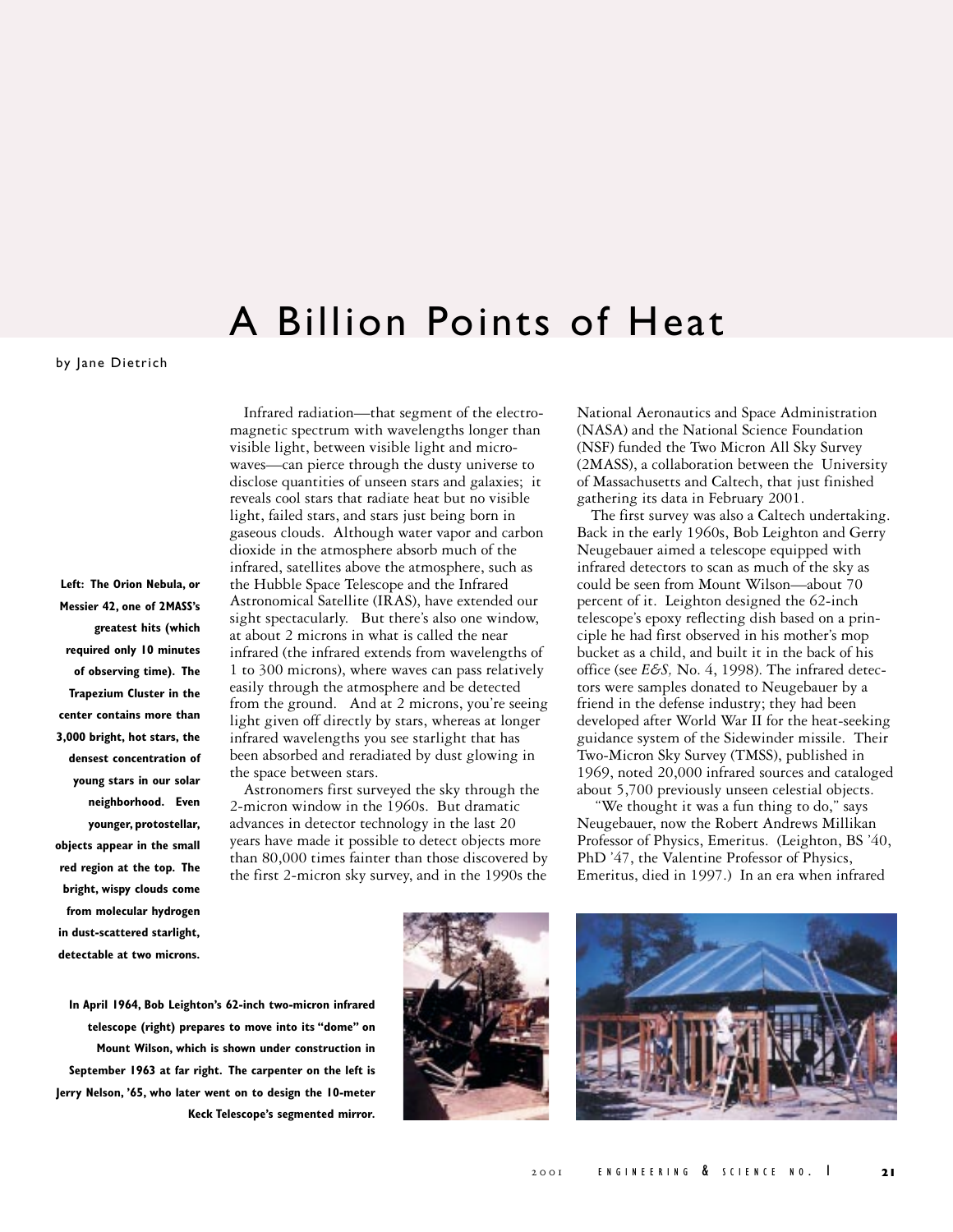



**Top: The 2MASS 1.3-meter telescope in the southern hemisphere sits high in the Andes at the Cerro Tololo Interamerican Observatory. Inside the dome (above) the camera, with its massive arrays of detectors and filters for three wavelengths, is attached to the back of the telescope.** astronomy was starting to grow rapidly, they also "happened to be there first," according to Leighton's oral history. Leighton's telescope is now a piece of history enshrined in the Smithsonian Institution.

Infrared astronomy has long since left behind seat-of-the-pants technology and missile leftovers. 2MASS, says Neugebauer, "is everyone's dream of how you should do something, really do it right." The completely automated twin telescopes—one for each hemisphere—were designed and constructed by the University of Massachusetts team under astronomer Michael Skrutskie, principal investigator of the sky survey. At 51 inches (1.3 meters) they're a bit smaller than Leighton's telescope; smaller telescopes with large fields of view are better suited for covering the larger swaths of the heavens needed for a survey of the whole sky; huge mirrors like the 10-meter Keck Telescope, which gather faint light from the edges of the universe, peer through a pinhole in comparison. The northern-hemisphere instrument, on 8,550-foot Mount Hopkins (even at the 2 micron window, less atmosphere is better) in Arizona, started sweeping the sky in June 1997 and finished its observations in November 2000; its twin at the Cerro Tololo Interamerican Observatory, at about 7,000 feet in the Chilean Andes, started up in March 1998 and sent its last data to Caltech this past February. Each telescope's camera scanned strips of sky running 8.5 arcminutes wide and 6 degrees long before moving on to the next strip, or "tile." The whole sky is tiled by 59,650 such strips.

The heart and soul of the telescopes are their sensitive detectors, which represent the greatest leap in technology. Where the Mount Wilson model contained eight detector elements, a 2MASS telescope camera sports three arrays of 64,000 such elements, each with a filter for a particular wavelength. Like the earlier telescope, the new arrays are also a legacy, if not an actual

hand-me-down, of defense research (for sensing heat from Earth rather than the sky). In their transfer from the military to astronomy, such infrared detectors made possible the Hubble Space Telescope's spectacular high-resolution images of infant stars forming in glowing, billowing clouds of space dust.

Each telescope has been producing a 20 gigabyte tape per night, and once a week for the past four years a stack of these digital linear tapes has been arriving (via Fed Ex) at the Morrisroe Astroscience Laboratory, home of Caltech's Infrared Processing and Analysis Center, or IPAC. Altogether there are hundreds of tapes, amounting to 25 terabytes ( $10^{12}$  bytes) of data. For comparison, the photographic plates of the 1998 Palomar optical sky survey (this was also the second one, the first having been done in the 1950s), when digitized, comprised 3 terabytes of data, already several hundred times more than what was collected by IRAS, which was at that time one of the largest collections of data ever. How do you take such an incomprehensibly huge data set and turn it into something comprehensible: highresolution images and an accurate, reliable catalog of half a billion objects? You turn it over to IPAC, which was created to analyze the IRAS data.

Caltech had stayed involved in infrared astronomy after Leighton and Neugebauer's pioneering work. Neugebauer, in fact, was U.S. cochairman of the joint science working group (which also included scientists from the Netherlands and the United Kingdom) for IRAS, which was launched in 1983 and collected data for 10 months. IRAS was managed for NASA by the Jet Propulsion Laboratory, but when it came to analyzing the mountains of data—a task that was to take several years—it became more convenient to move the project to campus as IPAC because of JPL's access restrictions, especially for noncitizens, and because of the great interest on campus in the data and their scientific interpretation. In the southwest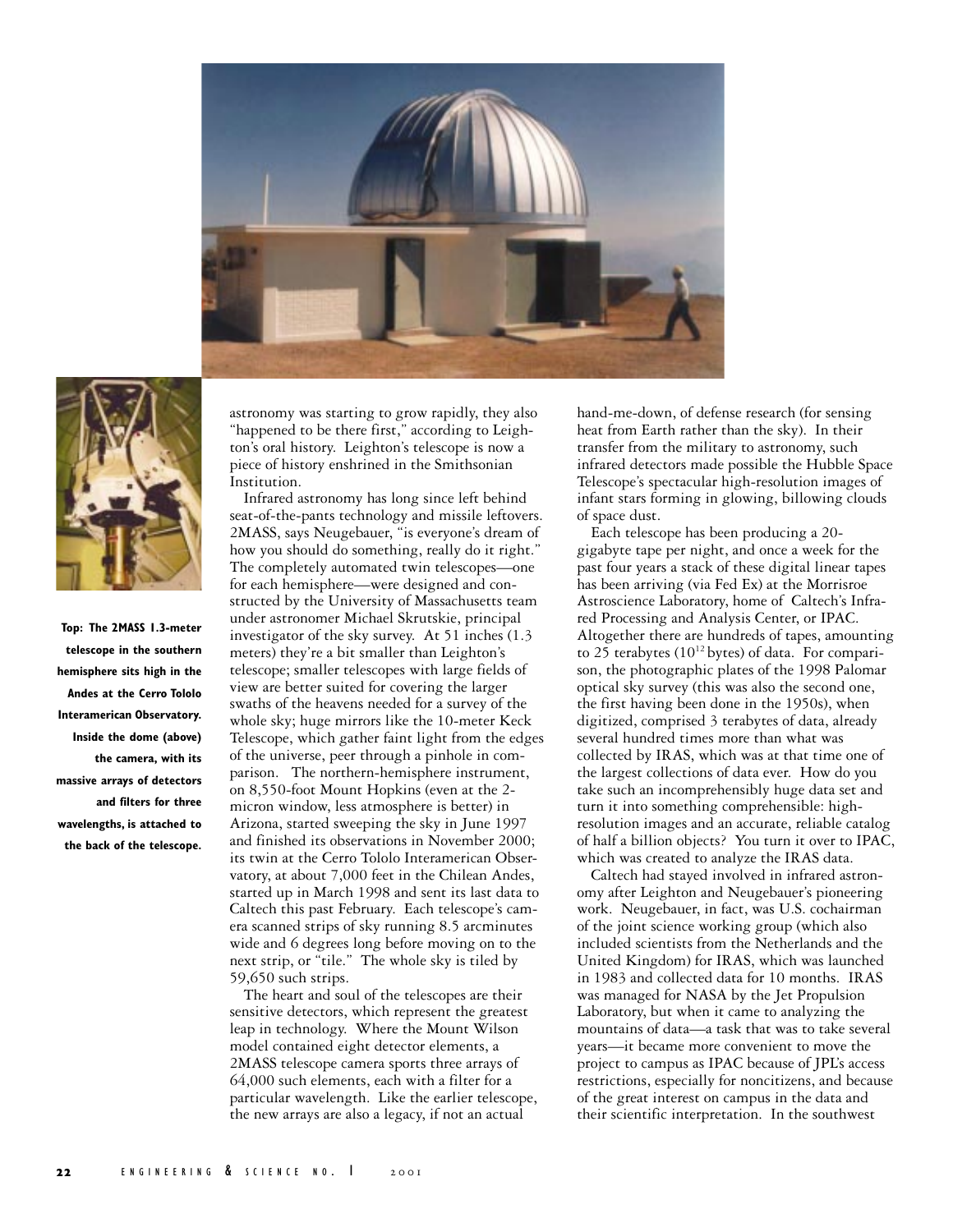**Below: The whole sky, as seen in a 2MASS three-color, composite image. The Milky Way, edge-on, stretches almost all the way across, its center the bright bulge. Filaments of dust cut through the galactic plane, while the Magellanic Clouds, our nearest galaxy neighbors, are visible just below it**

**at lower right.**



behind Braun gym, and lying low to appease its residential neighbors along Arden Road, the astroscience laboratory has been in operation since 1986, largely a mystery to the rest of campus.

"IPAC is unique as a piece of campus with special connections to JPL," says George Helou, IPAC's director. Although the funding comes from NASA, and the lab carries a bit of JPL "flavor," all of the lab's approximately 80 staff members are employees of the Division of Physics, Mathematics and Astronomy. "IPAC straddles the two cultures," Helou says, "the science and research culture of campus and the project and engineering culture of JPL. And 2MASS combines the science and engineering in unique ways."

2MASS is the first digital, electronic survey of the sky at relatively high resolution. While the recent Palomar Sky Survey turned to JPL's Artificial Intelligence group to develop a program to turn its photographic images into computerdigestible data for cataloging, 2MASS was born digital. What this project needed was robust software to turn its terabytes into images, as well as into useful and reliable catalog information.

The task fell to Roc Cutri, who, as task leader as well as project scientist, actually does live in both cultures. Cutri oversaw the design and implementation of the automated software pipeline, called 2MAPPS, which stands for 2MASS Production Processing System. To convert the raw digital data into calibrated images in three colors and to extract the quantitative information of the position and brightness of each object, Cutri and his team wrote 300,000 lines of computer code not the usual pastime for an astronomer, but intellectually challenging all the same, says Cutri.

The three colors represent three different wavelengths in the near infrared: the J band at a wavelength of 1.25 microns, the H at 1.65 microns, and the  $K_{\text{sat}}$  2.17. (The infrared's photometric "bands"—the natural windows astronomers make use of—follow a rather loose alphabetical scheme; the longer wavelengths after K continue in a more regular fashion: LMNOP.) Classes of astronomical objects can vary in brightness at the different wavelengths, so simultaneously observing them at all three wavelengths makes identifying and interpreting them easier, says Cutri.

**Below: The Mount Hopkins telescope begins its night's work surveying the northern sky.**

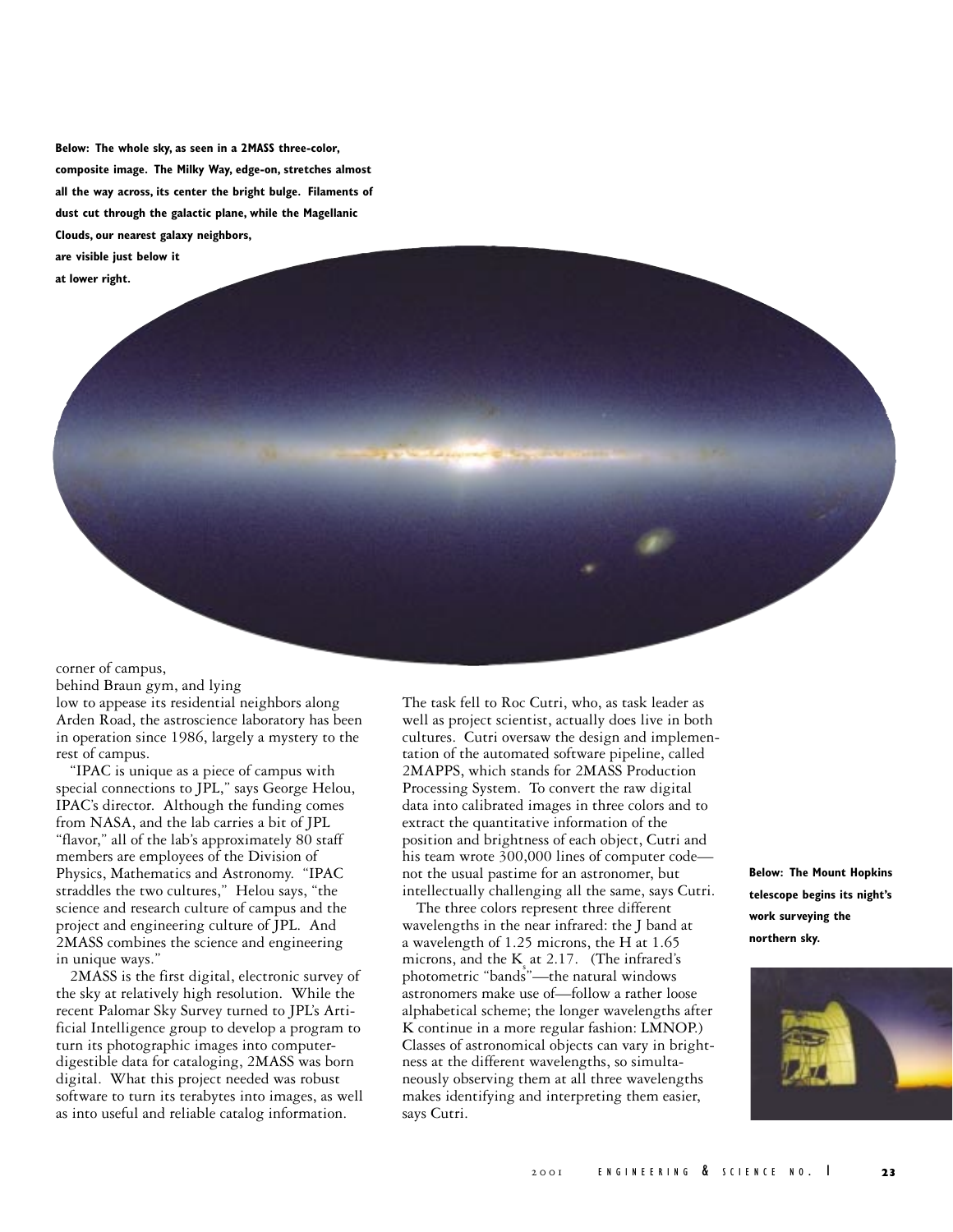**Right: In the Flame Nebula, NGC 2024, part of the Orion Molecular Cloud Complex, the near infrared reveals a dense stellar cluster, comprising stars likely surrounded by the accretion disks that could be sites of where planets form. Below: The Cat's Paw, or Bear Claw, Nebula (NGC 6334).**





 But before the identifying and interpreting begin, the data must be fed through the software pipeline. While the telescopes finished their observations this past February, it will take six months to a year to finish crunching through the raw data to produce the visual and quantitative results. The full set of images—the whole sky and catalog will be published next spring. Analyzing the data will take decades; Cutri reckons there's enough fodder for a 50-year legacy. "2MASS offers the statistical context to study a very large number of objects, and also the detail to follow up the interesting ones," he says.

In the meantime, half the sky has been accessible on line since March 2000, the single largest collection of astronomical data from a NASA mission. The final catalog will contain half a billion objects. The team actually tallied one and a half billion sources, but have winnowed down the number to those whose brightness and position can be guaranteed with great precision. "Astronomers need to be able to depend on the accuracy of the data," says Cutri, who as project scientist is responsible for ensuring the scientific quality of the data. He compares it to a phone book, which would be useless if one out of ten digits were wrong. With 2MASS, extraterrestrials could phone home—confidently—to any of nearly half a billion stars.

The best way to insure the scientific quality of the data is "to do the science yourself," according to Cutri. He was a collaborator in one of the early discoveries to come out of 2MASS: brown dwarfs, cooler than any ever before seen. Brown dwarfs are stars that never ignited, and therefore give off no visible light. They do give off some heat, however, which can be detected in the infrared. Already in 1998, in only one percent of what would be the total data, a team of 2MASS researchers led by Davy Kirkpatrick at IPAC found a number of these objects, which they named L dwarfs, revising a century-old alphabetic system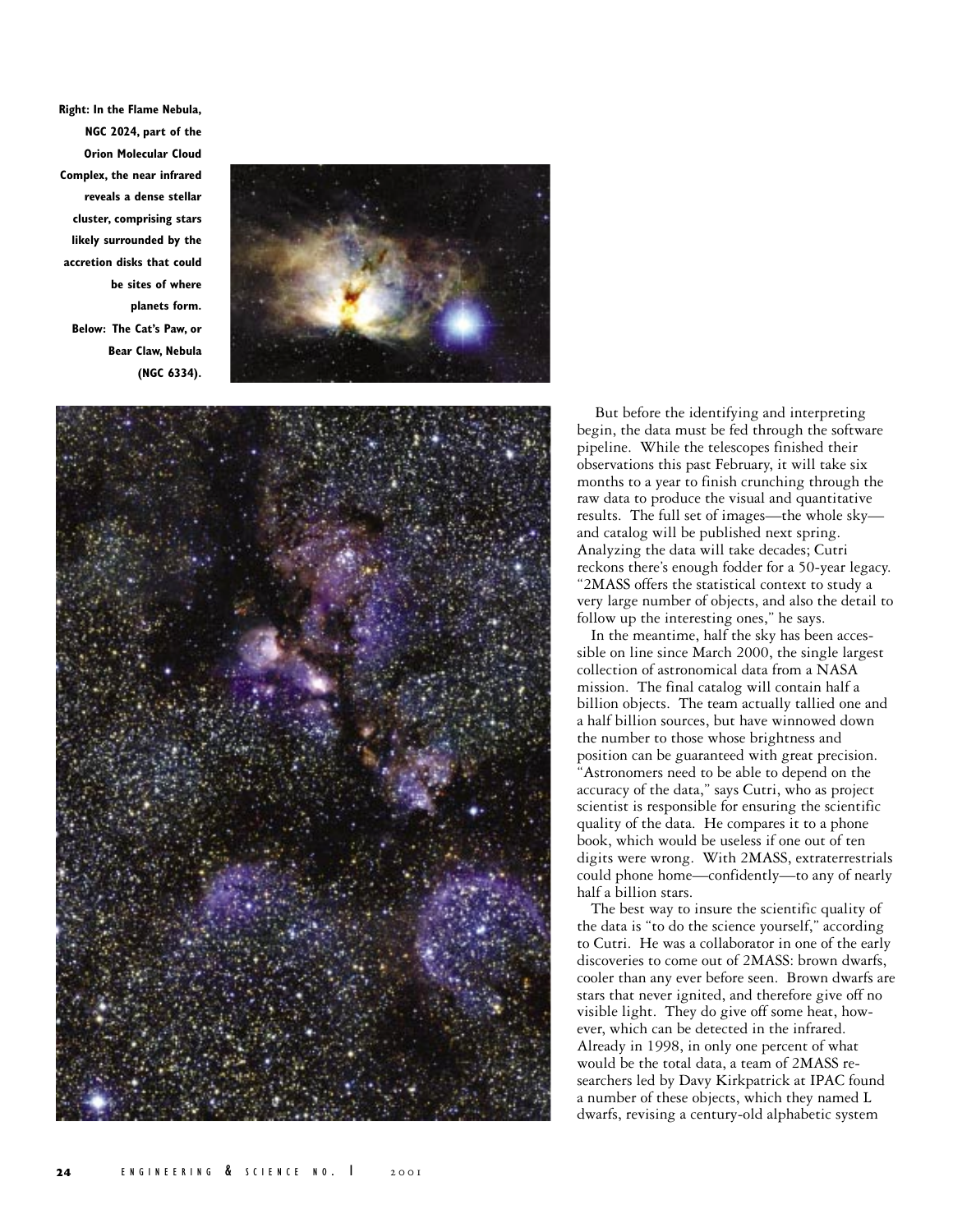





**Emissions from the planetary nebula NGC 3132 (above) are mostly in the K**<sub>s</sub> band, which gives the **ring around the windblown center its reddish color. In the center is a low-mass star like our sun, losing its outer envelope as it dies.**

**Top left: The remnant of a supernova (IC443) exhibits a bright blue arc of excited iron in the J band and a red ribbon of hydrogen in** the K<sub>s</sub> band. **Top right: 2MASS reveals the nearby spiral galaxy Maffei 2, which lies in the**

**"zone of avoidance" and was previously almost lost in the dust.**

(even more mysterious than the designation of wavelengths) in which stars are ranked from hottest to coolest as OBAFGKM—with L now at the end). Then came Caltech grad student Adam Burgasser's discovery of still cooler, fainter, methane-rich brown objects called T dwarfs. (Make that OBAFGKMLT.) Together, L and T dwarfs, scarcely bigger than Jupiter and collapsing under their own weight, are probably the most populous stellar objects in our galaxy, outnumbering real stars two to one, and some of them may also be our solar system's nearest neighbors.

Because the Milky Way itself contains so much dust, it has been heretofore impossible to see neighboring galaxies in the wonderfully named "zone of avoidance," which extends to 30 degrees on either side of the galactic plane. But 2MASS has cut through that murky zone and revealed many more galaxies in our local universe. It has also produced a high-resolution map of our galaxy, including the galactic center, which at other wavelengths is obscured by dust—and an exquisite census of the Milky Way.

One of the challenges of such an immense data set, says Helou, "is how to search through a billion sources to find the really interesting objects the unusual stars and quasars." So perhaps the greatest importance of 2MASS lies in overlapping it with surveys at other wavelengths (for example the very short X rays on one end of the spectrum and the much longer radio waves on the other), the "synergy," as Cutri describes it, "of putting data sets together. The value of combined surveys goes far beyond that of a single one."

Postdoc Robert Brunner agrees. "The sum is greater than the parts," says Brunner. "You gain more from data by joining them together than using them independently." As project scientist for the Digital Sky Project, he's trying to mesh a bunch of surveys at different wavelengths—a computationally challenging task matching billions of sources at different resolutions all over the sky. He and his group are creating software to improve the accuracy of the matches. Brunner is also currently working with Microsoft Research on a Sky Server to merge data from 2MASS, the Palomar Sky Survey, and other surveys, approaching the problems less from a computer-science angle and more from the viewpoint of the scientific user. "We're starting to move on to something of service to the broader community." Ultimately, the information-rich dataset of these combined digital surveys will be accessible on line in a National Virtual Observatory.

Sometimes the overlap hasn't been foreseen. Richard Ellis, professor of astronomy and director of Palomar Observatory, is part of an international team conducting the 2-degree-Field Galaxy Redshift Survey (2dF) of a swath of the southern sky, using a novel instrument built by Keith Taylor (now a member of the professional staff at Caltech) at the Anglo-Australian Telescope near Coonabarabran, Australia. The team is seeking to measure the stellar population density and mass distribution of galaxies on large scales. They mapped the positions of 170,000 galaxies, but optical wavelengths cannot accurately discern the stellar content of galaxies. Infrared radiation provides a much better handle on how many stars are in a galaxy, because the infrared output is directly proportional to the number of stars. But until 2MASS, no infrared telescope had seen deep enough into space to get a fair sample. Combining the digital catalogs of both surveys (a process that was accomplished literally overnight) matched redshifts/distances from 2dF with 2MASS luminosity/population data for 17,000 galaxies. With that large a sample Ellis and his group could determine how many stars there are in the universe per unit volume of space, and concluded that the amount of mass in stars is only about 0.2 percent of the total mass needed to stop cosmic expansion. "The overlap led to the most accurate census of stars in the local universe," says Ellis,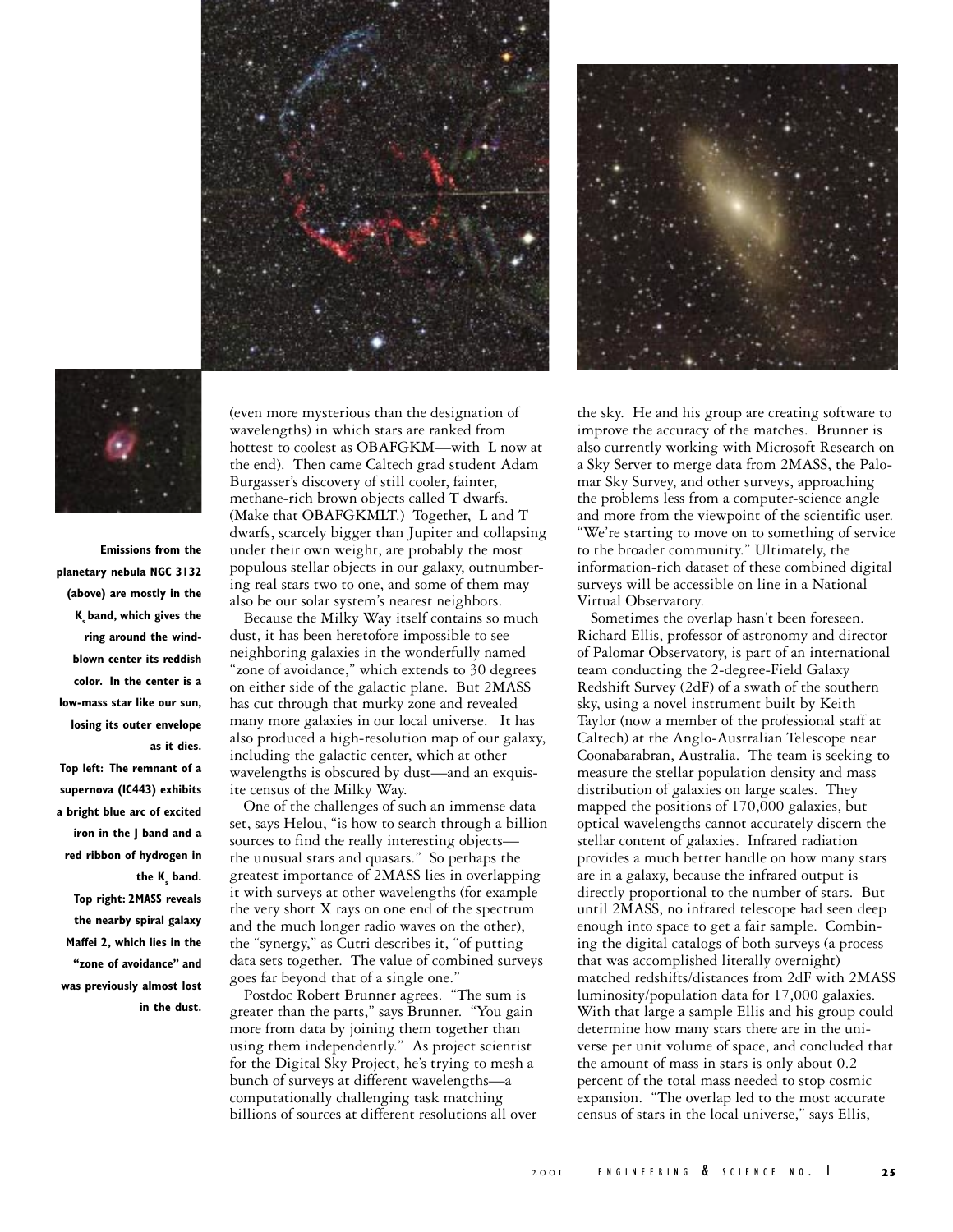**The infrared shows up a bright core in the radio source Cepheus A. Its massive young stars and molecular gas are completely invisible to optical wavelengths.**



**Opposite page: The Carina, or Keyhole, Nebula (NGC 3372) contains an unusually high concentration of young massive stars and stars that are still forming.**

"an achievement that neither survey ever imagined when it was originally conceived."

"It's gratifying to develop a product that other scientists can use," says Cutri. And not just scientists. 2MASS can turn anyone's computer into a "desktop observatory" through IPAC's Infrared Science Archive (IRSA), the Web-based system for accessing the databases. Besides the catalog of data, about 5 million images in the digital Image Atlas will also be available on line. Just enter the name of your favorite galaxy or pick a point on the sky. You can start off at http://www.ipac.caltech.edu/2mass/ and be sure to catch "2MASS Galactic Center: The Movie" on the



**The 2MASS team in the galactic center. Front row, from left: Schuyler Van Dyk, Diane Engler, Ron Beck, Eugene Kopan, Roc Cutri, Tracey Evans, William Wheaton, Robert Hurt, Sherry Wheelock, and Jeonghee Rho. Back row: Ken Marsh, Cong Xu, Howard McCallon, Tom Jarrett, Laurent Cambresy, J. Davy Kirkpatrick, John Gizis, and Raymond Tam. Not pictured: Brant Nelson, Helene Huynh, Tom Chester, and John Fowler.**

home page. This is not its only role in show business: the *Star Trek Voyager* TV series has also snapped up some 2MASS images for space backdrops.

A topical session ("The Big Picture: Latest Science Results from 2MASS") at the American Astronomical Society's meeting in early June, held conveniently in Pasadena, highlighted the already substantial science that is emerging from the data on half the sky. The session spanned a range of topics including—besides brown dwarfs asteroids, stellar populations in the Milky Way and the Large Magellanic Cloud (its nearest neighboring galaxy), other nearby galaxies, distant active galactic nuclei, and the cosmic near-infrared background radiation. As of the beginning of June, 174 papers had been published using 2MASS data.

Funding for 2MASS will continue for another year and a half, when the project will deliver its final products and then fold, says IPAC's Helou. "Then we'll find something else interesting and worth doing, something with a specifically Caltech point of interest." Already well under way is SIRTF, the Space InfraRed Telescope Facility, a satellite to be launched in July 2002 to observe the sky at wavelengths from 3 to 180 microns. 2MASS data are critical in laying the groundwork for the mission, which is administered by JPL for NASA. There's considerable Caltech scientific interest in this new venture, and the SIRTF Science Center will be located on campus, sharing the Keith Spaulding building with the remaining segments of Business Services that have not moved elsewhere. And IPAC will be analyzing the data.  $\Box$